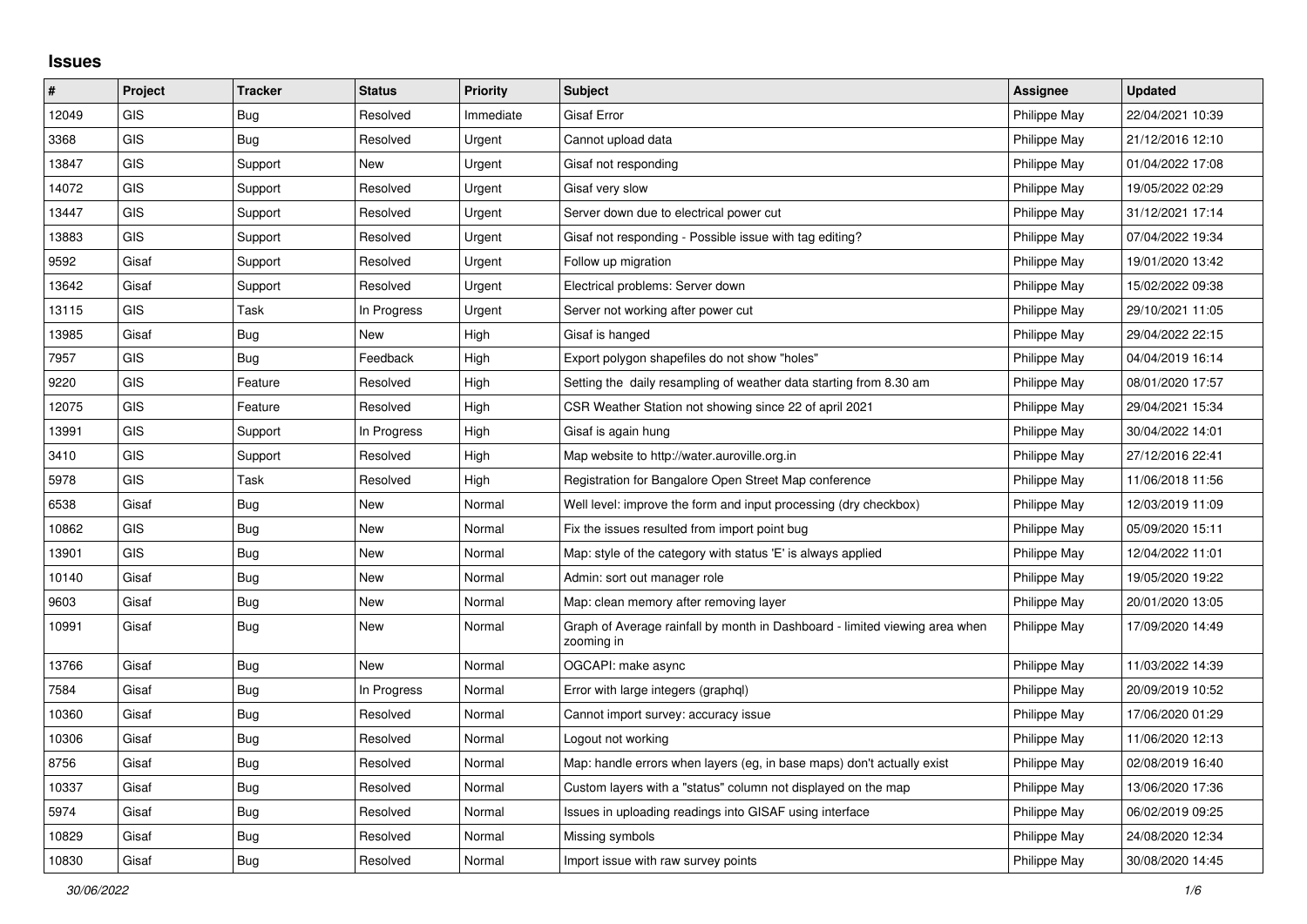| #     | Project    | <b>Tracker</b> | <b>Status</b> | Priority | <b>Subject</b>                                                                                               | <b>Assignee</b> | <b>Updated</b>   |
|-------|------------|----------------|---------------|----------|--------------------------------------------------------------------------------------------------------------|-----------------|------------------|
| 5988  | Gisaf      | <b>Bug</b>     | Resolved      | Normal   | problem with the flow from origin of wastewater to the component                                             | Philippe May    | 08/06/2018 15:14 |
| 10180 | Gisaf      | Bug            | Resolved      | Normal   | Error importing Johan's shapefile                                                                            | Philippe May    | 27/05/2020 15:34 |
| 9036  | Gisaf      | Bug            | Resolved      | Normal   | Fix login indicator                                                                                          | Philippe May    | 03/10/2019 15:15 |
| 10740 | Gisaf      | <b>Bug</b>     | Resolved      | Normal   | Change status: issue with projection system                                                                  | Philippe May    | 17/09/2020 14:34 |
| 8231  | Gisaf      | Bug            | Resolved      | Normal   | Fix status in table definition of new categories                                                             | Philippe May    | 03/05/2019 17:26 |
| 9519  | Gisaf      | <b>Bug</b>     | Resolved      | Normal   | Map info: fix icons                                                                                          | Philippe May    | 02/01/2020 13:11 |
| 10323 | GIS        | <b>Bug</b>     | Resolved      | Normal   | Survey points from Eric Chacra: misc issues                                                                  | Philippe May    | 03/08/2020 13:11 |
| 7554  | GIS        | <b>Bug</b>     | Resolved      | Normal   | Cannot auto import points for project RZ                                                                     | Philippe May    | 04/02/2019 16:31 |
| 13885 | GIS        | <b>Bug</b>     | Resolved      | Normal   | Wrong name showing in the list of layers in the map                                                          | Philippe May    | 23/04/2022 04:04 |
| 10819 | Gisaf      | <b>Bug</b>     | Resolved      | Normal   | Evergreen well: popup showing "null" instead of location, status, type                                       | Philippe May    | 23/08/2020 23:44 |
| 9493  | Gisaf      | <b>Bug</b>     | Resolved      | Normal   | Plotly png download resize frame                                                                             | Philippe May    | 26/12/2019 16:37 |
| 13258 | Gisaf      | <b>Bug</b>     | Resolved      | Normal   | Missing data from AmbientWeather weather stations                                                            | Philippe May    | 21/11/2021 16:50 |
| 7551  | GIS        | Bug            | Resolved      | Normal   | error while downloading shapefiles from gisaf                                                                | Philippe May    | 06/02/2019 09:10 |
| 13125 | Gisaf      | <b>Bug</b>     | Resolved      | Normal   | Live layers: error with no detail shown                                                                      | Philippe May    | 01/11/2021 19:06 |
| 13132 | <b>GIS</b> | <b>Bug</b>     | Resolved      | Normal   | CSR Weather station missing data 28 nd 29 Otober 2021                                                        | Philippe May    | 06/11/2021 12:20 |
| 10122 | Gisaf      | <b>Bug</b>     | Resolved      | Normal   | Reconciliation: missing categories                                                                           | Philippe May    | 19/05/2020 02:53 |
| 10125 | Gisaf      | <b>Bug</b>     | Resolved      | Normal   | Feature with Status other than existing, not showing in the map (example: future<br>building outline)        | Philippe May    | 20/05/2020 04:05 |
| 10728 | Gisaf      | <b>Bug</b>     | Resolved      | Normal   | Cannot download CSV for values                                                                               | Philippe May    | 03/08/2020 15:49 |
| 10149 | Gisaf      | <b>Bug</b>     | Resolved      | Normal   | Import basket: fix authorization auto import                                                                 | Philippe May    | 09/06/2020 23:09 |
| 10539 | Gisaf      | Bug            | Resolved      | Normal   | New basket admin: the metadata (surveyor, etc) aren't populated from raw<br>points when importing shapefiles | Philippe May    | 15/07/2020 15:02 |
| 10289 | Gisaf      | Bug            | Resolved      | Normal   | New basket: cannot import raingauge Excel sheet                                                              | Philippe May    | 11/06/2020 12:17 |
| 10439 | Gisaf      | <b>Bug</b>     | Resolved      | Normal   | Reconciliation: use categories instead of layers                                                             | Philippe May    | 27/06/2020 05:21 |
| 9465  | Gisaf      | <b>Bug</b>     | Resolved      | Normal   | Export plots to PNG missing axis labels                                                                      | Philippe May    | 08/01/2020 11:35 |
| 9602  | Gisaf      | Bug            | Resolved      | Normal   | Map: ability to cancel download                                                                              | Philippe May    | 20/01/2020 18:32 |
| 12701 | <b>GIS</b> | <b>Bug</b>     | Resolved      | Normal   | Weather Station not showing data since 24 July 2021                                                          | Philippe May    | 12/08/2021 12:21 |
| 10732 | Gisaf      | <b>Bug</b>     | Resolved      | Normal   | Wind Speed unit                                                                                              | Philippe May    | 04/08/2020 16:52 |
| 10400 | Gisaf      | <b>Bug</b>     | Resolved      | Normal   | Map search: works only once                                                                                  | Philippe May    | 24/06/2020 12:05 |
| 10407 | Gisaf      | <b>Bug</b>     | Resolved      | Normal   | Live layer DXF export: missing reprojection                                                                  | Philippe May    | 23/06/2020 04:24 |
| 7552  | GIS        | <b>Bug</b>     | Resolved      | Normal   | error in auto import of raw points to point shapefiles                                                       | Philippe May    | 05/02/2019 11:13 |
| 10213 | Gisaf      | <b>Bug</b>     | Resolved      | Normal   | Point showing in the reconciliation pop-up but error while reconciling                                       | Philippe May    | 26/06/2020 14:37 |
| 10123 | Gisaf      | <b>Bug</b>     | Resolved      | Normal   | Basket Upload: store not saved                                                                               | Philippe May    | 19/05/2020 17:36 |
| 11486 | GIS        | Feature        | New           | Normal   | Button Labels for wells details                                                                              | Philippe May    | 21/12/2020 10:26 |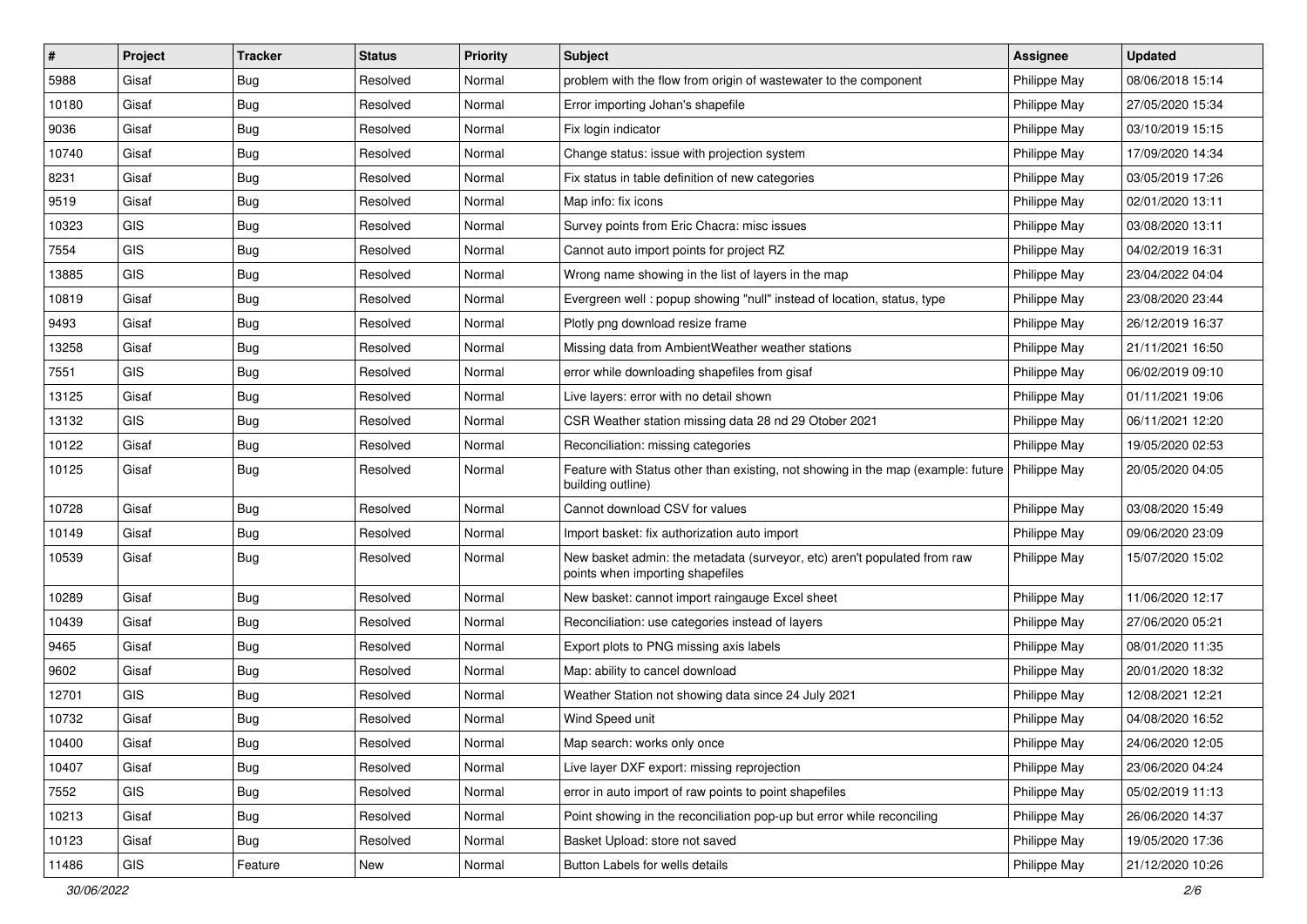| $\vert$ # | Project                             | <b>Tracker</b> | <b>Status</b> | <b>Priority</b> | <b>Subject</b>                                                                       | Assignee     | <b>Updated</b>   |
|-----------|-------------------------------------|----------------|---------------|-----------------|--------------------------------------------------------------------------------------|--------------|------------------|
| 9749      | Gisaf                               | Feature        | New           | Normal          | Strip extra characters in graphQL queries                                            | Philippe May | 07/09/2020 12:48 |
| 8721      | Gisaf                               | Feature        | New           | Normal          | Survey data basket: handle the case when more than one file in the basket per<br>day | Philippe May | 14/10/2020 17:01 |
| 12646     | Geomatic studio<br>models for Gisaf | Feature        | <b>New</b>    | Normal          | Add and import new data from Johan for OFC                                           | Philippe May | 01/08/2021 19:46 |
| 9789      | Gisaf                               | Feature        | New           | Normal          | Login: put in a dialog                                                               | Philippe May | 28/02/2020 04:28 |
| 11678     | Geomatic studio<br>models for Gisaf | Feature        | New           | Normal          | Add new models for AVES                                                              | Philippe May | 02/02/2021 12:13 |
| 9538      | Gisaf                               | Feature        | <b>New</b>    | Normal          | Download shapefile of raw survey points facility - TO BE REMOVED?                    | Philippe May | 07/01/2020 14:35 |
| 13968     | Geomatic studio<br>models for Gisaf | Feature        | Resolved      | Normal          | Create layers and all for the LB records                                             | Philippe May | 28/04/2022 17:18 |
| 5033      | Gisaf                               | Feature        | Resolved      | Normal          | Add an option to display a base line in the bar charts                               | Philippe May | 04/01/2018 01:09 |
| 8630      | Gisaf                               | Feature        | Resolved      | Normal          | Map: add option for filter with status                                               | Philippe May | 10/07/2019 16:49 |
| 7527      | Gisaf                               | Feature        | Resolved      | Normal          | Give an option to resample data for graphs (eg. rain gauge)                          | Philippe May | 07/03/2019 16:24 |
| 8669      | Gisaf                               | Feature        | Resolved      | Normal          | Groups of map layers                                                                 | Philippe May | 26/07/2019 10:51 |
| 10014     | Gisaf                               | Feature        | Resolved      | Normal          | Interity checks                                                                      | Philippe May | 19/05/2020 19:23 |
| 9944      | Gisaf                               | Feature        | Resolved      | Normal          | Admin: manage categories                                                             | Philippe May | 10/04/2020 12:06 |
| 10182     | Gisaf                               | Feature        | Resolved      | Normal          | Function to change status of surveyed features                                       | Philippe May | 15/07/2020 15:10 |
| 9509      | Gisaf                               | Feature        | Resolved      | Normal          | Update angular-plotly to 1.5.0                                                       | Philippe May | 04/01/2020 12:05 |
| 9510      | Gisaf                               | Feature        | Resolved      | Normal          | Automatically resample to daily when there's too much data                           | Philippe May | 01/01/2020 14:12 |
| 9563      | Gisaf                               | Feature        | Resolved      | Normal          | Live layers: add option to link to a map feature                                     | Philippe May | 12/01/2020 22:22 |
| 9516      | Gisaf                               | Feature        | Resolved      | Normal          | Map: add option to grab link to the selected feature                                 | Philippe May | 02/01/2020 15:42 |
| 9517      | Gisaf                               | Feature        | Resolved      | Normal          | Tags: add location                                                                   | Philippe May | 03/01/2020 11:54 |
| 9534      | Gisaf                               | Feature        | Resolved      | Normal          | GeoJson store: systematically use geodataframes                                      | Philippe May | 07/01/2020 16:51 |
| 12491     | Gisaf                               | Feature        | Resolved      | Normal          | Measure distances on the map                                                         | Philippe May | 11/07/2021 11:51 |
| 10675     | Gisaf                               | Feature        | Resolved      | Normal          | Add attribution on map                                                               | Philippe May | 04/07/2021 13:58 |
| 10152     | Gisaf                               | Feature        | Resolved      | Normal          | wells list in Measures Tab with only wells having measures                           | Philippe May | 10/06/2020 15:05 |
| 10331     | Gisaf                               | Feature        | Resolved      | Normal          | Reconciliation: sort layer by alphabetical order                                     | Philippe May | 12/06/2020 17:45 |
| 10536     | Gisaf                               | Feature        | Resolved      | Normal          | Migrate PlottableModel.Actions.download csv value to plugins                         | Philippe May | 15/07/2020 15:07 |
| 10920     | Gisaf                               | Feature        | Resolved      | Normal          | Add option to display labels on the map                                              | Philippe May | 07/09/2020 11:54 |
| 10741     | Gisaf                               | Feature        | Resolved      | Normal          | Add a way for changing status of a feature, given its original id                    | Philippe May | 16/09/2020 17:35 |
| 10569     | Gisaf                               | Feature        | Resolved      | Normal          | Well Masterfile/Repository                                                           | Philippe May | 19/12/2020 17:10 |
| 10948     | Gisaf                               | Feature        | Resolved      | Normal          | Add WMS3 server capabilities (with pygeoapi)                                         | Philippe May | 14/09/2020 16:59 |
| 11649     | Gisaf                               | Feature        | Resolved      | Normal          | Wells timeline dashboard misc. improvements                                          | Philippe May | 27/01/2021 15:47 |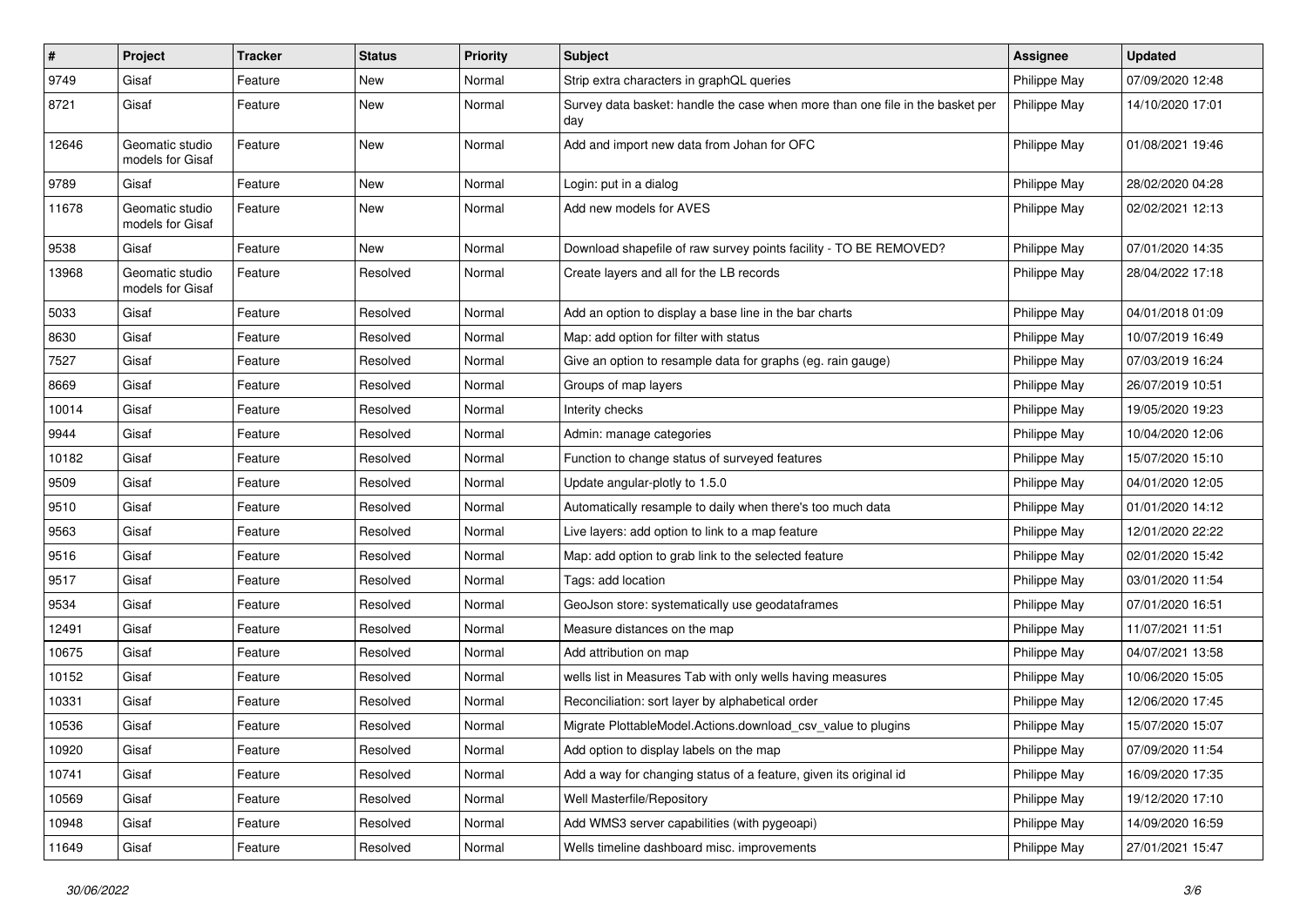| $\vert$ # | Project                             | <b>Tracker</b> | <b>Status</b> | <b>Priority</b> | Subject                                                              | <b>Assignee</b> | <b>Updated</b>   |
|-----------|-------------------------------------|----------------|---------------|-----------------|----------------------------------------------------------------------|-----------------|------------------|
| 11577     | Gisaf                               | Feature        | Resolved      | Normal          | Dashboard: multiple sections per page                                | Philippe May    | 27/01/2021 12:37 |
| 11449     | Gisaf                               | Feature        | Resolved      | Normal          | Strip extra characters when importing survey CSV files               | Philippe May    | 10/12/2020 01:06 |
| 11907     | Gisaf                               | Feature        | Resolved      | Normal          | Allow specific project list for custom models                        | Philippe May    | 19/03/2021 16:13 |
| 11762     | Gisaf                               | Feature        | Resolved      | Normal          | Switch from Mapbox to Maplibre                                       | Philippe May    | 20/11/2021 15:21 |
| 10151     | GIS                                 | Feature        | Resolved      | Normal          | PG ADMIN installation on server                                      | Philippe May    | 23/05/2020 12:04 |
| 14090     | <b>GIS</b>                          | Feature        | Resolved      | Normal          | Move to SDDs after failure of one HDD in the RAID array of the domUs | Philippe May    | 27/05/2022 16:28 |
| 7696      | Geomatic studio<br>models for Gisaf | Feature        | Resolved      | Normal          | HT Cables shapefile from Johan                                       | Philippe May    | 25/02/2019 18:54 |
| 7710      | Geomatic studio<br>models for Gisaf | Feature        | Resolved      | Normal          | Add fields to the individual components                              | Philippe May    | 25/02/2019 13:07 |
| 7711      | Geomatic studio<br>models for Gisaf | Feature        | Resolved      | Normal          | Add fields to component types                                        | Philippe May    | 25/02/2019 13:06 |
| 7709      | Geomatic studio<br>models for Gisaf | Feature        | Resolved      | Normal          | Waste water treatment plant improvements                             | Philippe May    | 19/03/2019 23:58 |
| 7725      | Geomatic studio<br>models for Gisaf | Feature        | Resolved      | Normal          | Add a button for generating reports                                  | Philippe May    | 25/02/2019 13:08 |
| 3472      | Gisaf                               | Feature        | Resolved      | Normal          | Weather station graphs: choice of parameters                         | Philippe May    | 10/03/2019 14:52 |
| 7763      | GIS                                 | Feature        | Feedback      | Normal          | Infrastructure: migrate old-admin to the same server than gisaf      | Philippe May    | 25/02/2019 11:11 |
| 10364     | Gisaf                               | Support        | New           | Normal          | Reconcile the reconciliations                                        | Philippe May    | 17/06/2020 17:27 |
| 11071     | Gisaf                               | Support        | New           | Normal          | Reconciliation: cannot find some points                              | Philippe May    | 01/10/2020 13:03 |
| 11898     | GIS                                 | Support        | <b>New</b>    | Normal          | Add Aurogreen Weather Station                                        | Philippe May    | 17/03/2021 12:10 |
| 10214     | Gisaf                               | Support        | New           | Normal          | Multiple Reconciliations                                             | Philippe May    | 27/05/2020 16:12 |
| 7402      | GIS                                 | Support        | New           | Normal          | Integrate data from well probes                                      | Philippe May    | 10/01/2019 11:12 |
| 11081     | Gisaf                               | Support        | <b>New</b>    | Normal          | Gisaf doesn't allowed multiple reconciliation                        | Philippe May    | 01/10/2020 15:00 |
| 12051     | GIS                                 | Support        | New           | Normal          | Update pgadmin                                                       | Philippe May    | 22/04/2021 12:57 |
| 7853      | GIS                                 | Support        | <b>New</b>    | Normal          | Install OpenDroneMap and WebODM                                      | Philippe May    | 09/05/2019 15:57 |
| 9483      | Gisaf                               | Support        | New           | Normal          | Performance: writing gpkg is slower than shapefiles                  | Philippe May    | 08/01/2020 11:15 |
| 12867     | GIS                                 | Support        | In Progress   | Normal          | Upgrade server (all virtual machines) to Debian bullseye             | Philippe May    | 25/10/2021 17:34 |
| 10291     | GIS                                 | Support        | In Progress   | Normal          | Vacuum DB at reboot                                                  | Philippe May    | 29/10/2021 11:44 |
| 7120      | GIS                                 | Support        | In Progress   | Normal          | High CPU usage on the server (dom0)                                  | Philippe May    | 26/02/2019 13:10 |
| 7161      | GIS                                 | Support        | In Progress   | Normal          | Setup remote backup                                                  | Philippe May    | 19/12/2018 10:14 |
| 13203     | GIS                                 | Support        | In Progress   | Normal          | Redis server: fix warning relarted to memory allocation              | Philippe May    | 12/11/2021 13:03 |
| 10693     | GIS                                 | Support        | Resolved      | Normal          | Wrong geometry type for category R54                                 | Philippe May    | 30/07/2020 12:00 |
| 9466      | Gisaf                               | Support        | Resolved      | Normal          | Rename "altitude" to "elevation"                                     | Philippe May    | 08/01/2020 11:27 |
| 6494      | GIS                                 | Support        | Resolved      | Normal          | Add CC copyright on data                                             | Philippe May    | 31/08/2018 21:19 |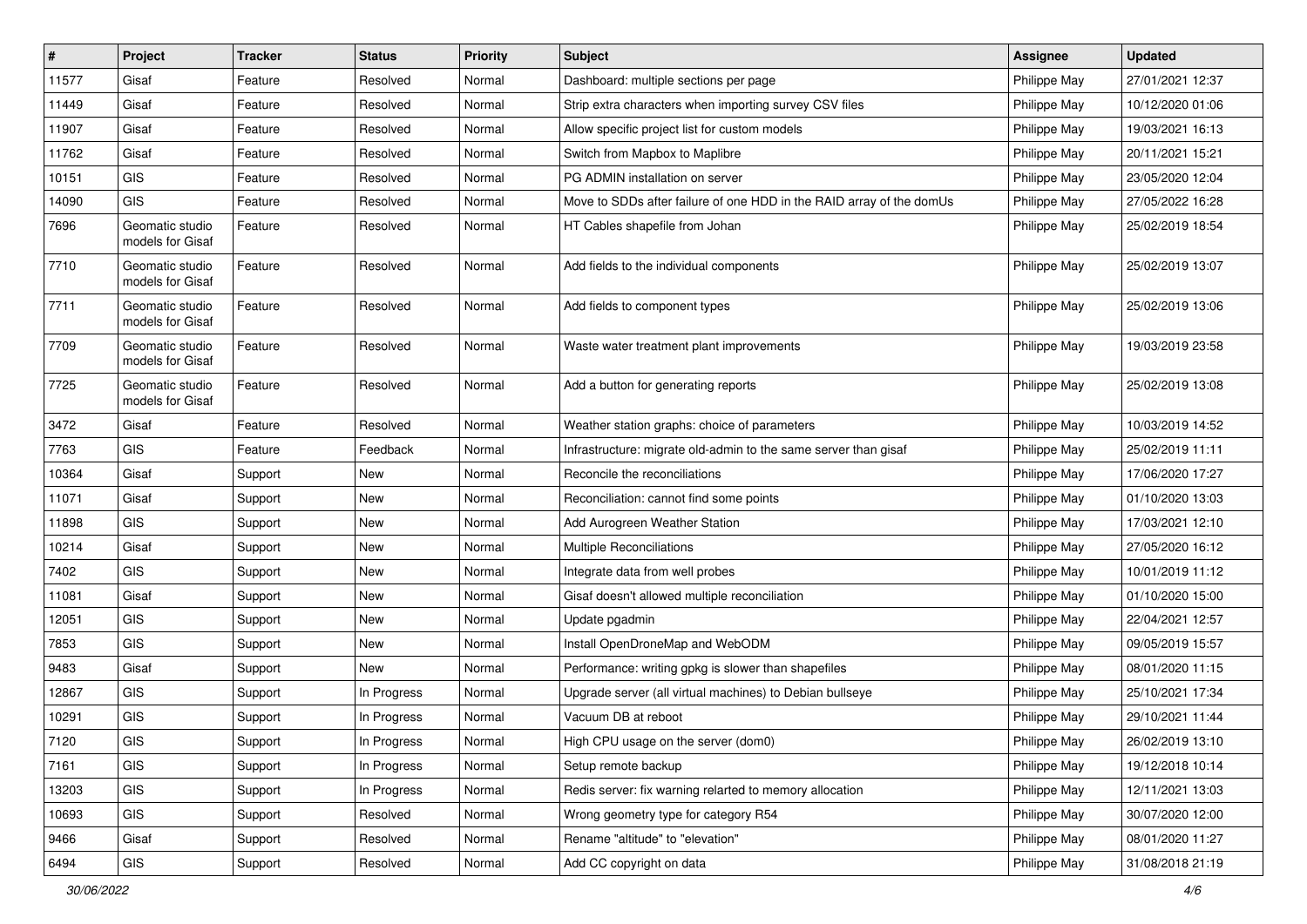| $\vert$ # | Project                             | <b>Tracker</b> | <b>Status</b> | Priority | <b>Subject</b>                                                                   | <b>Assignee</b> | <b>Updated</b>   |
|-----------|-------------------------------------|----------------|---------------|----------|----------------------------------------------------------------------------------|-----------------|------------------|
| 13235     | GIS                                 | Support        | Resolved      | Normal   | Server hardware failure (sdc hard drive)                                         | Philippe May    | 19/11/2021 17:59 |
| 11457     | Gisaf                               | Support        | Resolved      | Normal   | Building Shed and Retaining Walls are not showing in a map                       | Philippe May    | 14/12/2020 19:52 |
| 8504      | <b>GIS</b>                          | Support        | Resolved      | Normal   | Clean data from the weather station                                              | Philippe May    | 04/07/2019 17:05 |
| 13090     | Gisaf                               | Support        | Resolved      | Normal   | Importing error in new admin                                                     | Philippe May    | 28/10/2021 11:00 |
| 13068     | GIS                                 | Support        | Resolved      | Normal   | Migrate gisaf VM to bullseye                                                     | Philippe May    | 25/10/2021 17:28 |
| 13681     | Gisaf                               | Support        | Resolved      | Normal   | Gisaf isn't Connecting                                                           | Philippe May    | 19/02/2022 11:01 |
| 13763     | GIS                                 | Support        | Resolved      | Normal   | Gisaf not responding                                                             | Philippe May    | 11/03/2022 13:03 |
| 13982     | GIS                                 | Support        | Resolved      | Normal   | Update server's storage                                                          | Philippe May    | 06/05/2022 14:38 |
| 6954      | GIS                                 | Support        | Resolved      | Normal   | Create a VM for DB                                                               | Philippe May    | 10/11/2018 16:02 |
| 6990      | GIS                                 | Support        | Resolved      | Normal   | Create a VM for Notebooks                                                        | Philippe May    | 10/11/2018 15:57 |
| 13952     | Gisaf                               | Support        | Resolved      | Normal   | Gisaf isn't Connecting                                                           | Philippe May    | 25/04/2022 11:27 |
| 7156      | GIS                                 | Support        | Resolved      | Normal   | Make server boot again                                                           | Philippe May    | 05/02/2019 11:13 |
| 7343      | GIS                                 | Support        | Resolved      | Normal   | Add layer for locations                                                          | Philippe May    | 02/02/2019 15:25 |
| 11886     | Gisaf                               | Support        | Resolved      | Normal   | Pandas resample deprecation warning                                              | Philippe May    | 16/03/2021 12:49 |
| 10224     | Gisaf                               | Support        | Resolved      | Normal   | Update gs.basemaps in Jupyter notebooks                                          | Philippe May    | 14/06/2021 16:15 |
| 13202     | Gisaf                               | Support        | Resolved      | Normal   | Gisaf is showing error                                                           | Philippe May    | 12/11/2021 12:59 |
| 8246      | GIS                                 | Support        | Resolved      | Normal   | Server down?                                                                     | Philippe May    | 06/05/2019 15:45 |
| 8450      | GIS                                 | Support        | Resolved      | Normal   | Unable to Load Jupyter Lab                                                       | Philippe May    | 10/06/2019 15:52 |
| 9463      | GIS                                 | Support        | Resolved      | Normal   | Setup a weather station in Kalpana                                               | Philippe May    | 02/11/2021 15:08 |
| 9292      | GIS                                 | Support        | Resolved      | Normal   | Server upgrade to buster                                                         | Philippe May    | 13/11/2019 12:29 |
| 12895     | GIS                                 | Support        | Resolved      | Normal   | Migrate backups to Bung                                                          | Philippe May    | 12/11/2021 00:36 |
| 12688     | Gisaf                               | Support        | Resolved      | Normal   | Layers are not visible                                                           | Philippe May    | 10/08/2021 10:03 |
| 10153     | GIS                                 | Support        | Resolved      | Normal   | Postgis access for Selvarani in QGis                                             | Philippe May    | 23/05/2020 12:05 |
| 11506     | GIS                                 | Documentation  | <b>New</b>    | Normal   | Article on wells levels graphs                                                   | Philippe May    | 21/12/2020 16:41 |
| 9552      | Gisaf                               | Documentation  | Resolved      | Normal   | Weekly resampling - Starts on mondays                                            | Philippe May    | 25/07/2020 17:12 |
| 7813      | Gisaf                               | Documentation  | Resolved      | Normal   | Including credits for ESRI basemap (Sat, Highways, Labels)                       | Philippe May    | 05/03/2019 12:39 |
| 7936      | Geomatic studio<br>models for Gisaf | Task           | Resolved      | Normal   | Add the wastewater type to the origin                                            | Philippe May    | 19/03/2019 23:56 |
| 8096      | Geomatic studio<br>models for Gisaf | Task           | Resolved      | Normal   | Creating a Gkpg/shp for elevation points in Basins with category as an attribute | Philippe May    | 24/05/2019 16:57 |
| 7935      | Geomatic studio<br>models for Gisaf | Task           | Resolved      | Normal   | Template components in order                                                     | Philippe May    | 20/03/2019 15:18 |
| 6069      | Gisaf                               | Task           | Resolved      | Normal   | wwtp output and flow component - output                                          | Philippe May    | 22/06/2018 15:15 |
| 6090      | Gisaf                               | <b>Bug</b>     | New           | Low      | Polygon rendering issue                                                          | Philippe May    | 07/03/2019 16:24 |